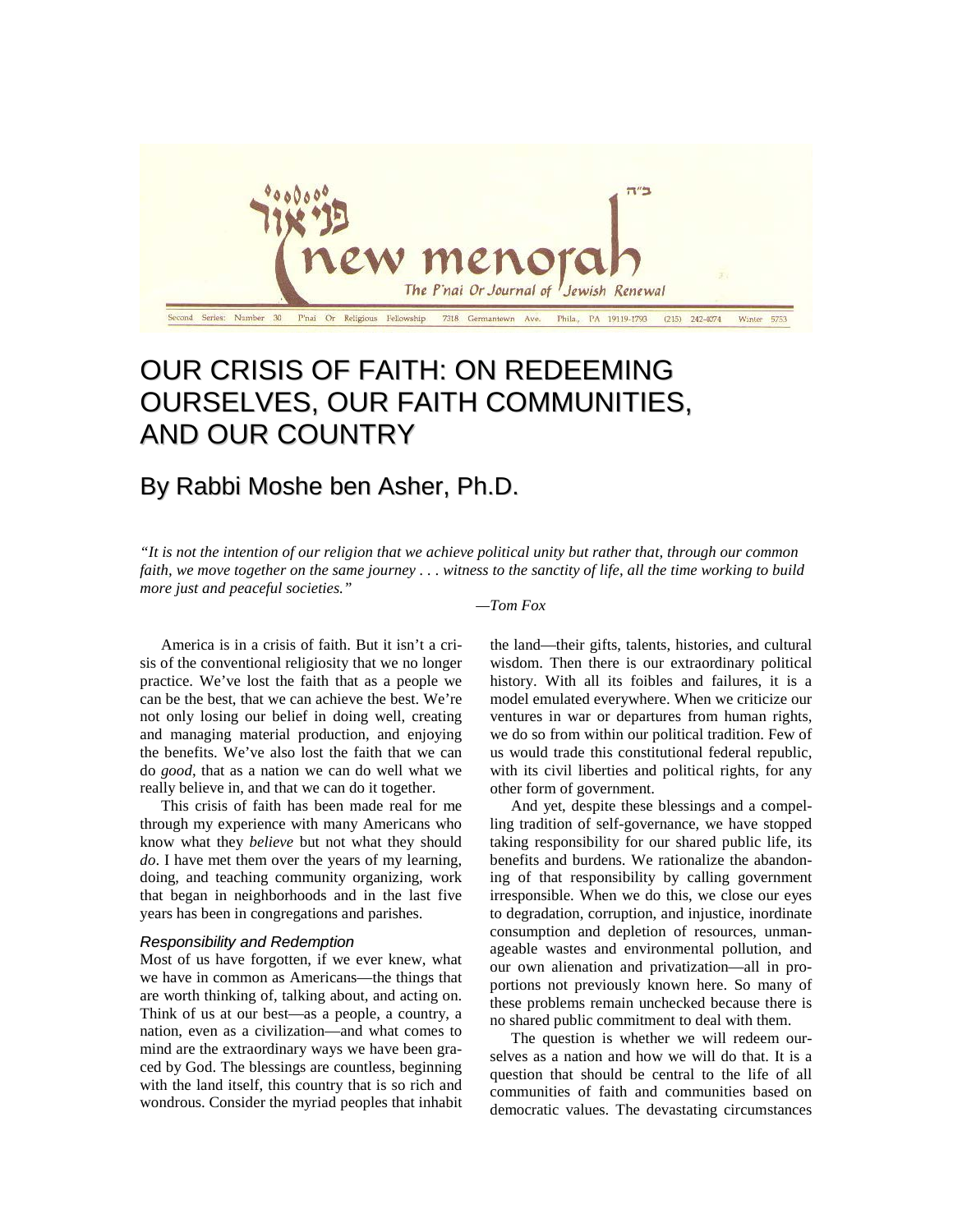of our lives—the widespread loss of family, spiritual community, and meaningful work—challenge us to stop the worship of physique, possessions, position, prestige, and power. This question of redemption should preoccupy all of us who imagine ourselves as children of God or citizens of a democracy. It must be a priority for our thinking, our talking, and our action. It is a question that asks us who we are as struggling children, what visions and hopes are born in our struggles, how we experience ourselves when called by God, and how we serve God by acting on those callings.

But in daily life we have stopped talking about our most profound concerns and hopes. We do not reflect on or talk about our deepest values and their sources—whether family, congregation, school, or union—and whether we still believe in those values. In the last two decades, economic and political changes have created a social drift in which millions of us are living our daily lives continuously overwhelmed. For many, whether low-, middle-, or upper-middle-income, keeping our heads above water takes all our time and energy.

Perhaps it is also true that there are things we do not want to say and we do not want to hear although they need to be said and heard. They are about the pain in America, the sickness of all kinds, and the death—all around and within us. If we do not talk about our problems, we cannot fix them. If we do not struggle with how we hurt and hope, we will never produce a vision, and we will never respond to our callings.

It is not possible to close our eyes forever to our own sickness and death—it is within us too, not only "them." Even our most affluent communities are marked by high rates of parenting failure, divorce, alcohol and drug use, domestic violence, and suicide. Perhaps the most visible reminders of what is happening in America, despite valiant efforts by dedicated congregations and parishes, are the homeless. Less visible are the plethora of addictive sicknesses for which we have developed 12-step programs; deteriorating family life, with single- and two-working-parent families the rule and effective parenting of children the exception; overwhelmed public schools, where a quarter to three-quarters of all students arrive with baggage from home that undermines their learning and the staff's teaching; pandemic toxic pollution and the utter failure of technology to remove it; the wave of gang violence and drugs; and the disintegration of bridges, roads, and other public works. On even a larger scale, there are covert intelligence communities that are running amok, making secret deals with organized criminals and corporations at the expense of the general good. And all this when credible representative democracy is approaching its demise in the face of unaccountable partisan political power brokers, political action committees, and their media manipulators.

Three dominant ideologies have rationalized America's rampant social sickness and stunted development:

- That full development will result eventually from the benefits of science, material technology, and hierarchical organization;
- That GNP growth in the corporate industrial sector will trickle down, ending joblessness and poverty, and their secondary effects; and
- That education is the key to long-term prosperity.

The first nearly always bypasses local needs and social problems. The second is contrary to all historical evidence. And the third ignores the present circumstances of American public education and its seemingly insurmountable problems

The country's continuing social underdevelopment, with its massive political and economic consequences, is characterized not only by selective material poverty and restricted opportunities—a punishing combination—but also by widespread social powerlessness. A ponderous number of us are permanently vulnerable, defenseless against intrusive and exploitative institutional power, public and private.

### *Mass Bureaucracy and Loss of Faith*

Anyone who feels smug about the break-up of the Soviet Union or the disintegration of its empire in Eastern Europe should look carefully at what is going on here. What we are seeing in the East and the West is the decline and destructiveness of mass bureaucracy—public and private—when these hierarchical organizations alone are responsible for government and the economy. Mass bureaucracy monopoly is a colossal failure in both totalitarian and democratic states. Consider governance in urban areas, where two-thirds of the world's population will live by the end of the century. The key effect of bureaucratic rule has been to treat citizens as incompetent to manage self-government and to form, alter, and direct institutions for that purpose.

The net effect in the U.S. can be seen best in the loss of institutions of "local government," which are no longer local and hardly government, at least in terms of our traditional understandings of inclusive political participation and self-rule. With enormous constituencies, so-called local government officials exit the extended political arena, except for public-relations purposes; they become members of boards of directors, attempting to over-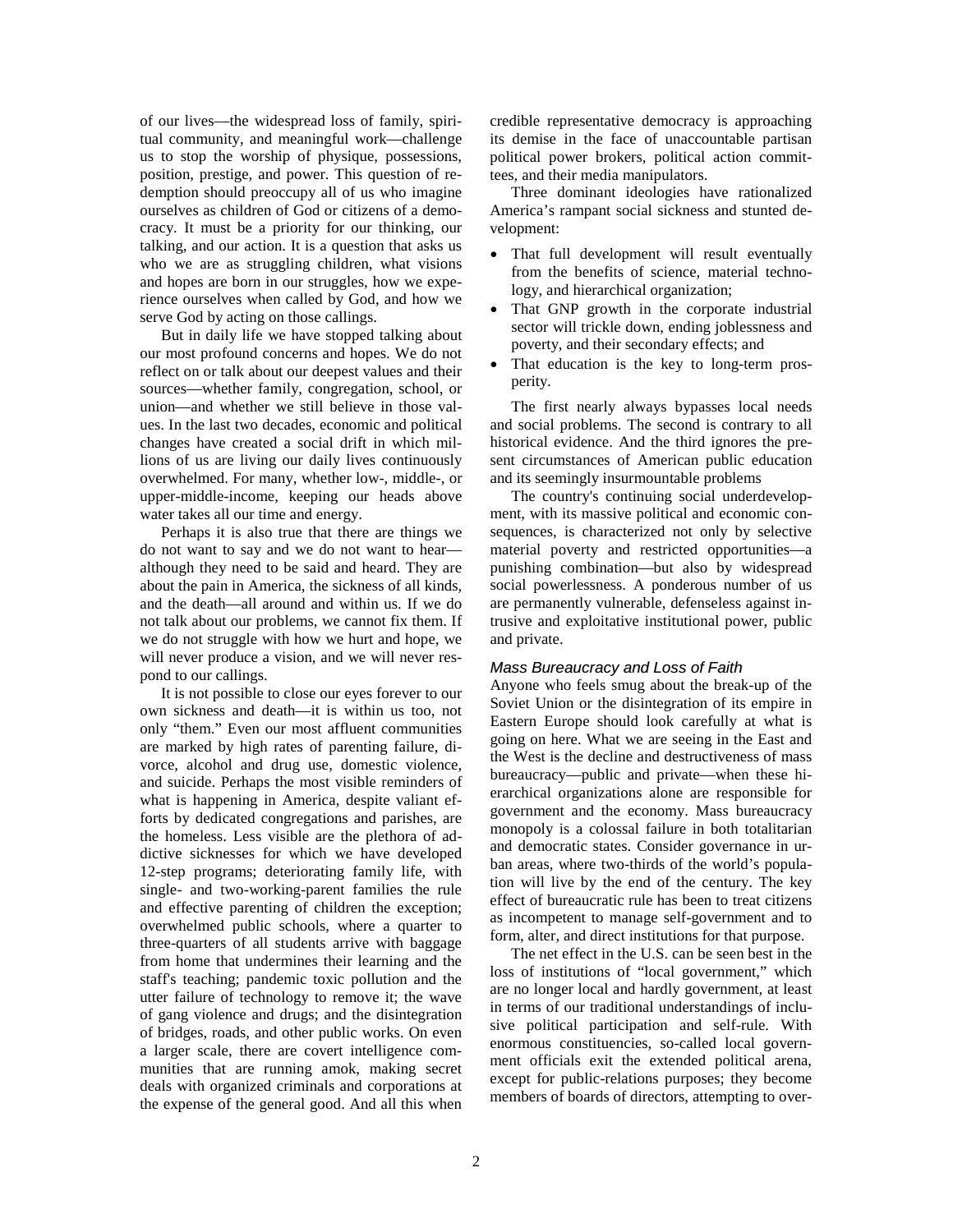see their centralized bureaucratic enterprises. They narrow most of their political behavior to negotiating deals with well-organized and endowed elites, pluralities, and special interests. The sheer size of contemporary urban government removes the burdens of political representation as those usually are understood. With constituencies of several hundred thousand to more than a million, political action and participation costs are exorbitant. Local government, as a mechanism not only of service delivery but overall political rule, is an historical artifact for most Americans.

After his visit to this country in the early 1830s, the French nobleman Alexis de Toqueville wrote that centralized bureaucracy would be the "despotism democratic nations have to fear" in the future. He described a new type of public organization, for which he acknowledged having no name. He presciently imagined an organization that would "degrade without tormenting," that would isolate individuals and undermine community, and that would become the unsatisfactory arbiter and guarantor of equality, equity, and accessibility—all the while narrowing the public space until the citizenry is reduced to "a flock of timid and industrious animals, of which the government is the shepherd."

The rise of mass bureaucracy in America has been paralleled by a loss of faith that as citizens we can act for the common good. Despite claims to the contrary by bureaucrats, bureaucracies have not proven to be efficient or effective. In fact, long ago we stopped expecting efficiency and effectiveness from them. Moreover, bureaucracies are hardly a model for equality, equity, and accessibility. During this century's fast-growing influence of mass bureaucracy, there has been a parallel growth of organized evil in the cities. Bureaucracies know little about producing public goods, but even less about eliminating what contemporary urban political-economists refer to as "public bads." At the same time, public bureaucracies have become handmaidens in the promulgation of corporate consumerist values. The result is a displacement of spiritual, familial, communal, and democratic values. And our faith communities in turn have been overwhelmed by the broad societal influence of corrupted and incompetent political and economic leadership.

In summary, four things have happened: (1) hierarchical organizations have increasingly come to dominate and oppress our social, political, and economic life; (2) we have abandoned our public powers, the powers we possess as citizens with "certain inalienable rights," to govern directly and to guide representative government and hold it accountable; (3) our faith- and value-based communities have experienced an historic decline and demoralization; and (4) our spiritual, familial, communal, and democratic values and lifestyles have been and continue to be perverted by bureaucratic and corporate organizations and their bottom-line ethos.

Thus our rejection of responsibility for the public powers reflects a national crisis of faith and values, a crisis of living our faith and values, not only "believing" in them. It is nothing less than a betrayal of our national inheritance—religious and political.

### *Struggling With a Calling*

The question is, who is going to fix America? The answer is, we are—or it won't be fixed. Too many of us have been waiting for leadership from the top. But there is no leadership at the top, not that can deal effectively with what is going on at the bottom. Furthermore, the top benefits from the current situation and, as the saying goes, no one with four aces asks for a new deal. The leadership must come from the grassroots.

We have a choice, those of us who are struggling with a calling, who have a sense of what we value most and a vision of what a better life could be. The choice is whether we continue to use our faith- and value-based communities to escape from what is going on in our cities, neighborhoods, and families—or whether through these communities we heal, rebuild, challenge, confront, and fight if necessary to transform life in urban American. No decision is a decision to continue doing nothing.

We cannot fix our political and economic problems apart from the religious and spiritual fabric of our lives. And our religiosity and spirituality will never be vitalized if we fail to act together on our shared values and visions. The twin themes underlying pathology in this country are exceedingly simple: First, by abandoning faith- and value-based communities, we have allowed the best of religious and democratic values to be perverted in the name of commercialized mass society and culture. Second, by abandoning responsibility for self-governance, not holding accountable the people we have elected to public office and ourselves, we have allowed corrupt officials, organized criminals, corporate bandits, and covert intelligence cowboys to pervert our politics and economy. The fundamental role of every citizen in a representative democracy is to hold accountable those who exercise power in his or her name. Our disinterest and disillusionment with the electoral process springs from the same crisis of faith in our ability to act powerfully in the world, the doubt that we can effectively pro